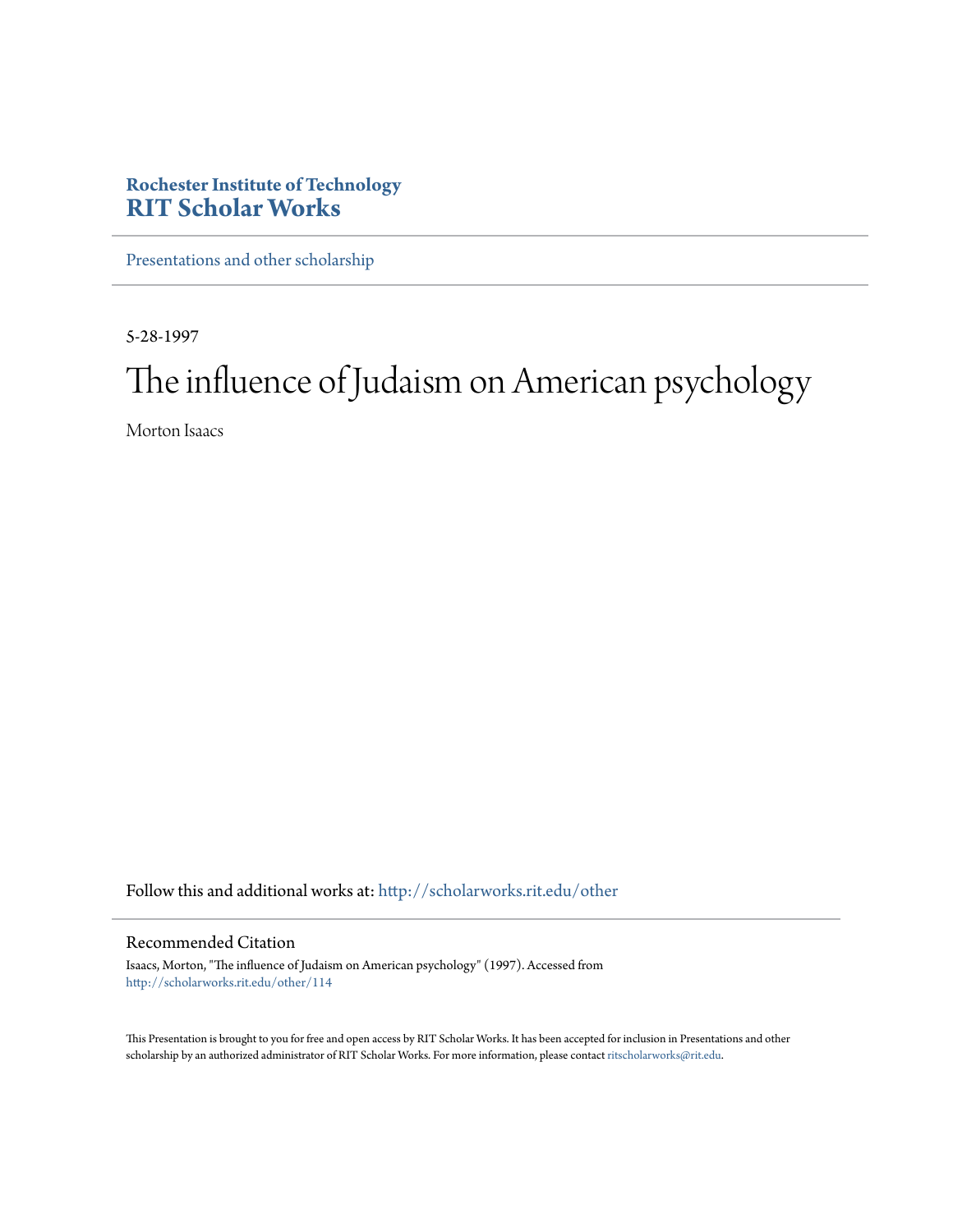#### THE INFLUENCE OF JUDAISM ON AMERICAN PSYCHOLOGY

May 28, 1997

Presented to the Interdisciplinary Graduate School Psychology Division at the University of Muenster, Muenster, Germany

> Morton Isaacs, Ph.D. Professor Of Psychology Rochester Institute Of Technology Rochester, Ny 14623

### **ABSTRACT**

Although the beginnings of psychology as a discipline were present from the late nineteenth century, the field truly began to differentiate itself from philosophy in American during the twentieth century. Beginning in these formative years and continuing to the present, Jews have contributed greatly to the topics that occupied psychology in many areas. Rather than see this as a coincidence, it is maintained that central values and concepts of Judaism induced Jews both to be attracted to and to shape the direction in which psychology grew. Examples of major contributors from the areas of individual personality development and therapy and of social psychology are presented, along with a discussion of how the Jewish experience influenced their focus and work.

 $- - - - - -$ 

Before I begin, I'd like to offer my sincere thanks to the Chairman of the Board of the Interdisciplinary Graduate School, Professor Dr. Wolfgang Bilsky for inviting me here tonight, to Professor Dr. Ursula Piontkowski who recommended me to the Board and has been so supportive during the many changes necessitated by conflicting events in our schedules, to the Board itself for their kind invitation, and to Marlies Peters, Coordinator, who smoothed out all the details connected with the trip. All those connected with my appearance here tonight have extended to me and my wife warmth, understanding, and courtesies throughout our contact together, and I am truly appreciative of all their work that made it possible for me to be here tonight and to visit your wonderful university.

The topic of my talk, "The Influence of Judaism on American Psychology" must be distinguished at the beginning from what appears a similar question but is actually much more trivial: "The Influence of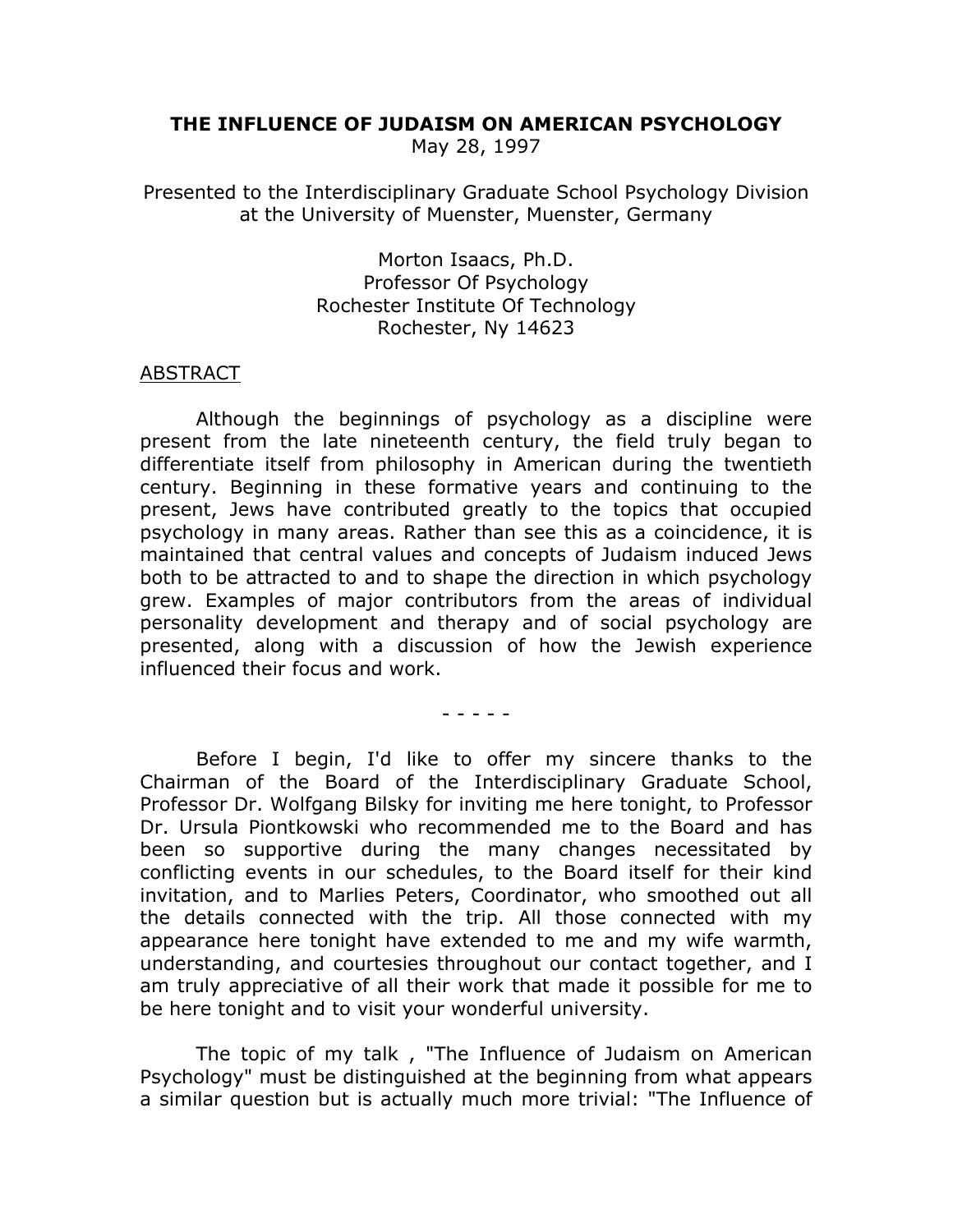Jews on American Psychology". That Jews have been active in all scientific fields is not something to be questioned: 20% of the Nobel prizes have gone to Jews, as good a criterion as might be suggested for contributions to science. But clearly a Jewish astronomer who discovers black holes in space, or a Jewish doctor who discovers the genetic map of some disease, is not doing so because of his religious/cultural background; had she been Protestant it would not have affected her topic or discoveries. The much deeper and more difficult question is whether there has been a distinctively Jewish contribution to American psychology -- a contribution that arises from or was strongly influenced by their religious/cultural Jewish background -- and that is what I propose to discuss tonight.

To people who aren't acquainted with any Jews or who consider them only through stereotypes, the answer is often simple: "Jews are the "old religion", the people whose belief structure stayed with the "Old Testament" and never "moved on" to Christianity. They are, as Toynbee wrote, "A fossil remnant of the Syriac civilization"<sup>1</sup> -- they are defined by what they "accept-not" rather than by any positive attributes.

This view of Judaism pictures sepia daguerreotypes of men in long prayer shawls leaning against the "Wailing Wall" in sorrow and defeat, or perhaps kibbutzniks uniting together to bring green to a sere desert land. In other words, either an obscure religious remnant or a Middle Eastern national group, but in either case having little to do with the development of American psychology.

Let me attempt to correct this view. The old men at prayer and the kibbutz members clearly had little or nothing to do with any scientific field. However, Judaism is not just a religion; it is sui generis, a complex intertwining of more than 4000 years of interactions between Jews and cultures ranging from Caanan to the United States. A rabbi Milton Steinberg<sup>2</sup> described "seven strands" in the tapestry of Judaism: Monotheism, religious rituals, laws of conduct, ethical precepts, a view of the world, a historical memory, and a concept of peoplehood, all of which are interwoven to generate the fabric called "Judaism". Individuals and sometimes whole communities within Judaism feel free to reject or modify one or more of these strands and yet identify with others sufficiently so that they are comfortable considering themselves Jews. That is why it is possible to talk of "secular Jews" and even of "atheistic Jews"; Isaac Deutscher, a Marxist philosopher of the 50's, wrote a book he called "The Non-Jewish Jew"<sup>3</sup> since he rejected totally the religious/particularistic elements of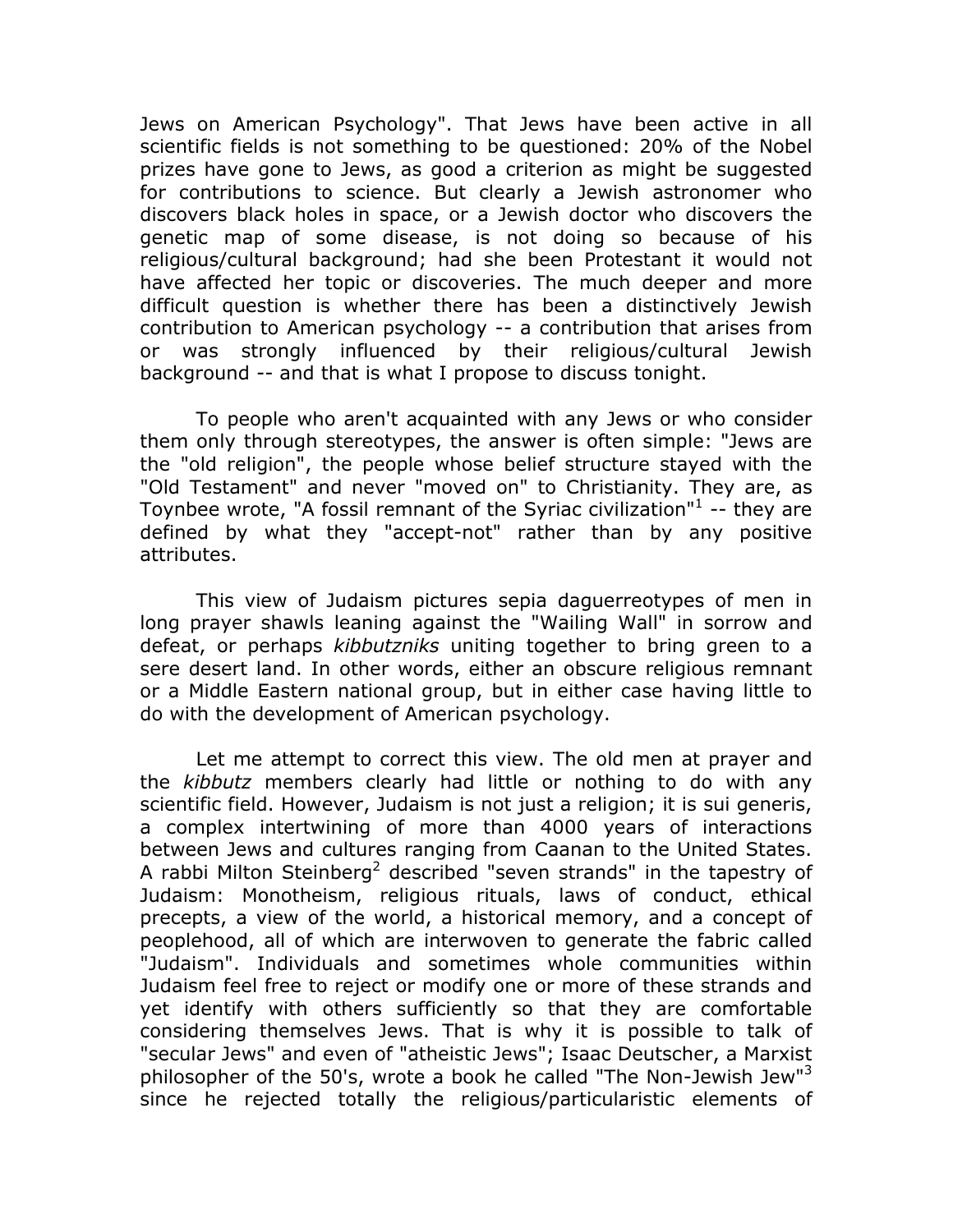Judaism but yet identified sufficiently with the peoplehood aspect to still think of himself as a "Jew". I find it hard to imagine referring to "atheistic Bhuddists" or to Scientologists who totally reject the works of L. Ron Hubbard.

The lawyer Alan Dershowitz, in his just-published book "The Vanishing American Jew"<sup>4</sup> states that "We more-secular Jews must create a new Jewish state of mind -- and way of life -- that directly reflects the Jewish values we care about." He continues "... virtually all of the positive values we identify with Jews -- compassion, creativity, contributions to the world at large, charity, a quest for education -seem more characteristic of Jews who are closer to the secular end of the Jewish continuum than to the ultra- Orthodox end." It is true that among those of Jewish heritage who have contributed to psychology and other areas of American life, few were observant Jews. Nevertheless, it makes sense to talk about them as Jewish regardless of their level of religious observance since they regarded themselves as Jewish.

Yet what do Jews from Germany have in common with Jews from Afghanistan, or Israel, or Argentina. Except for the body of religious teachings, Argentinean Christians are Argentineans and Germans Christians are Germans; why are Jews any different from Christians in this regard except as the world might see them so? In social psychology we talk about the "Illusion of Outgroup Homogeneity<sup>5</sup>" -our tendency to see the world divided into "them" and "us", and to see the outsider group as much more similar to each other than they are in reality. Since most of the Western World is Christian, isn't it veering into racist propaganda to talk about "Judaism's influence" as if all Jews shared common traits and values?

Roger Tanney's seminal book "Religion and the Rise of Capitalism<sup>"6</sup> posited that the capitalist ethic was fostered by and interactive with the development of Protestantism; that the religious outlook of individual responsibility for increase of wealth that Protestantism fostered led to the concept of acquisition of wealth as a primary indicator of G-d's grace which stimulated capitalism. Religion not only influences our view of the next world but our values in this one, he suggested, and these values in turn shape our attitudes in such diverse areas as economics, art, and politics. Are there are common Jewish values that transcend national boundaries, and if so, what are they and how are they formed?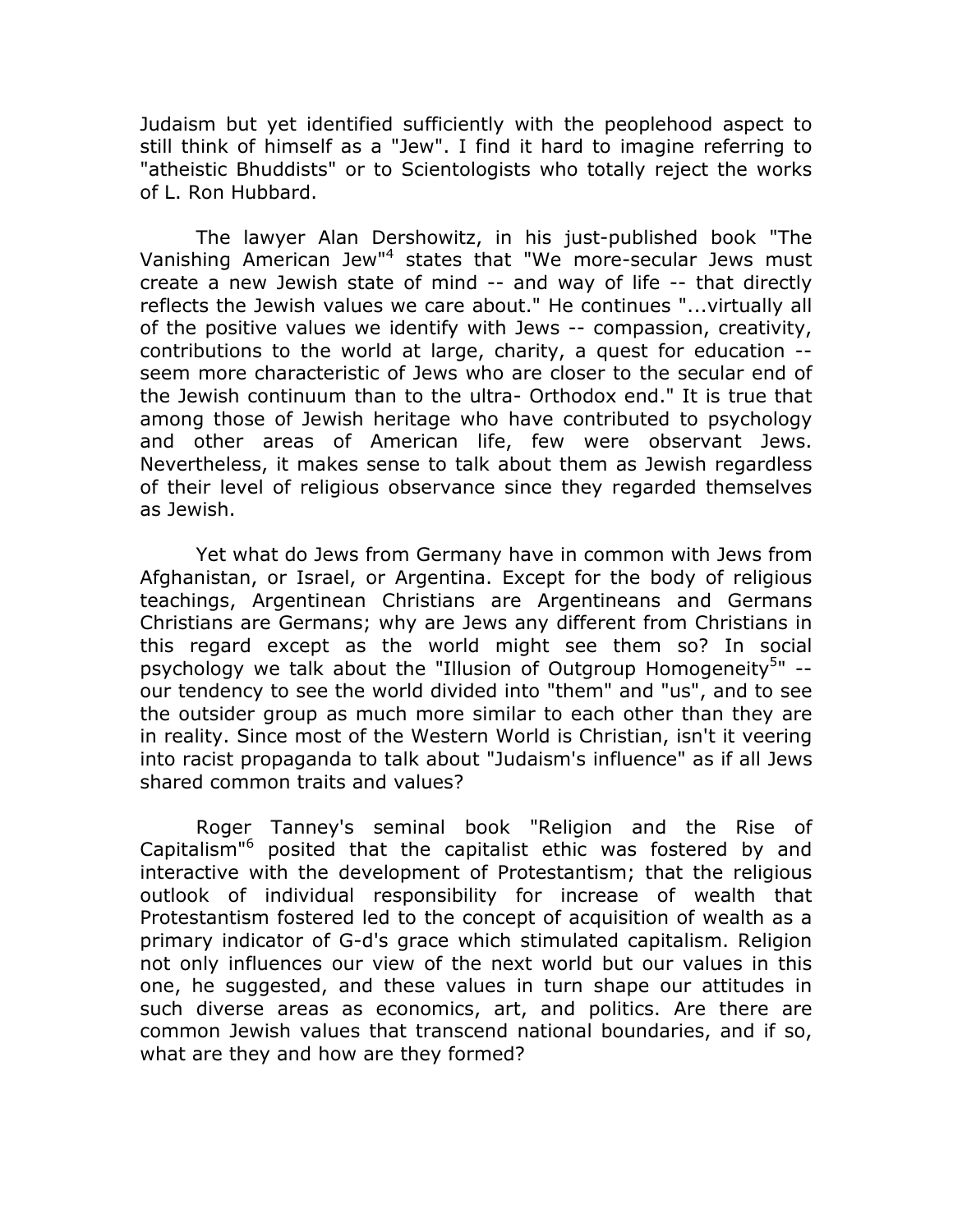Values develop very early in life and remain by-and-large remarkably stable after childhood. They are primarily transmitted through a child's modeling on family and peer behavior, as well as through direct exposure in cultural institutions such as school and sports. Erikson<sup>7</sup> pointed to values transmitted by the child- rearing process as evidence that there is such a thing as "national identity", and although he did not discuss Judaism he would undoubtedly have maintained that insofar as Jews share similar behaviors, beliefs, and institutions, they could and do pass common values on to their children. A common history, literature, and fate, form a common value system.

What then are these "Jewish" values? Let us start by repeating those that Dershowitz listed in his book and support each with an observation or quote:

• Education: The Talmud, a collection of commentaries on the Torah made by Rabbis 2000 years ago, says "Seek out a teacher", and "An ignorant man cannot be a pious man". Education has always been a primary value in Judaism: the Arabs termed the Jews "The People of the Book" since studying and developing intellectual insights into texts has continually characterized them.

• Compassion: The need to help other people is ordered in the Torah (the five books of Moses) repeatedly: : "Be kind to strangers since you were strangers in the land of Egypt" -- not just Jews, but all other people.

• Creativity: There is a premium placed upon ingenuity in resolving what appears to be contradictory laws, and merging apparently unrelated laws together comfortably. A blessing is said each morning to "G-d who gives man understanding and knowledge".

• Contribution to the world: Achievement in the world is valued more highly than land, title, strength, or wealth. One is required to rise in the presence of a teacher but not in the presence of a wealthy man.

• Charity: The Talmud, states that "Even beggars are obligated to give charity to those who are in need"; in daily prayer service, everyone donates every day to the poor.

• Societal abstraction: Some estrangement/separation from the surrounding society within which the Jew exists: "Do not do the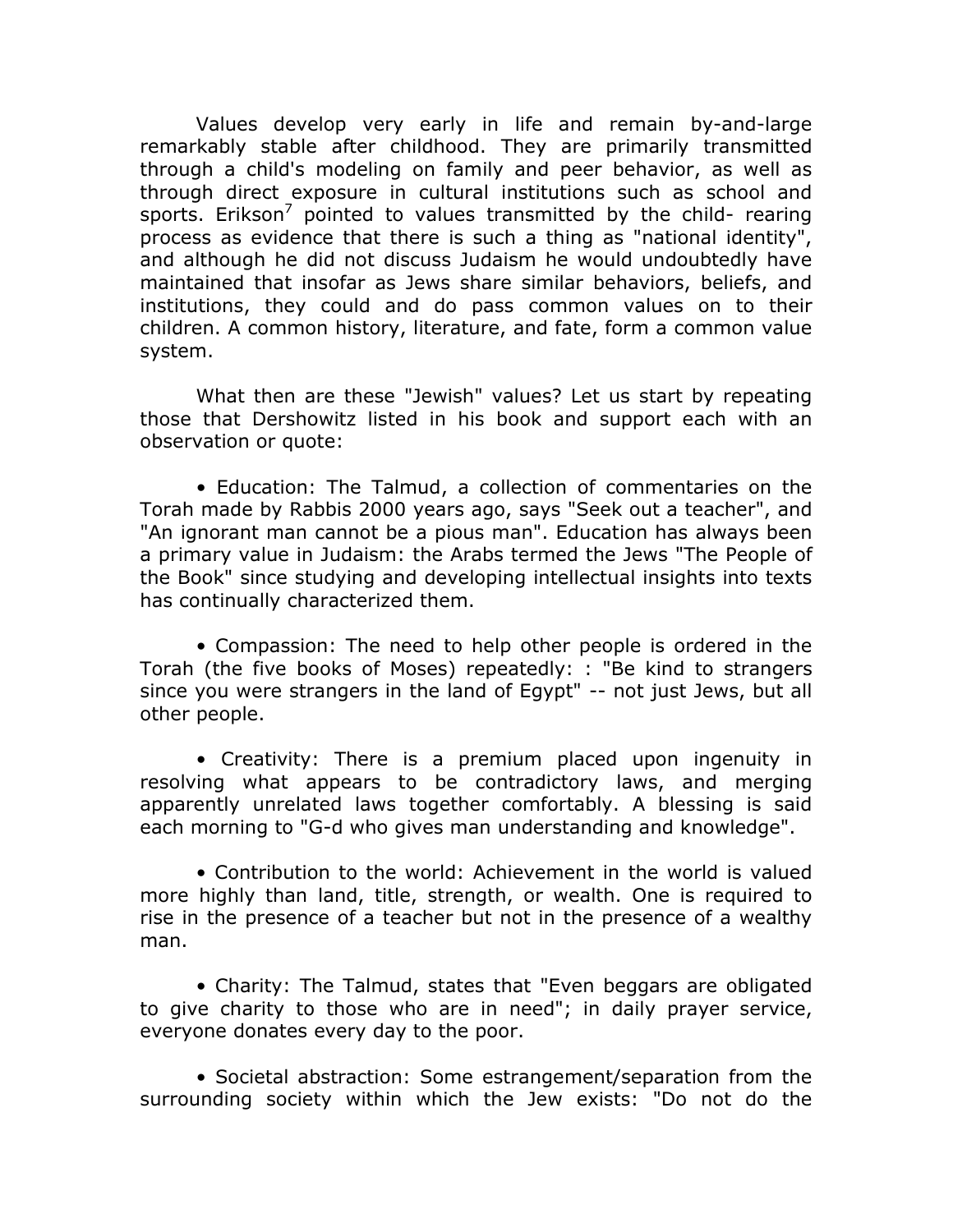customs of the Egyptians from whence I have taken you... nor the Canaanites into whose land I will bring you... you are a separated people", and "You will follow My laws, says the Lord your G-d".

• A desire to understand human nature: This I believe developed out of the historical experience of the Jewish people where the friends of one day would turn into the blood-thirsty mob of the next.

Values formed in childhood help determine the course of the adult life and work; insofar as a particular culture permits the adult to make manifest these values, they will strongly influence the adult's choice of occupation and focus within an occupation. I have chosen several Jewish theorists or experimentalists from areas within American psychology to demonstrate how these Jewish values have been manifested within their work and how they have impacted greatly on the current American psychological scene. I will divide my subject into two areas: Intrapersonal psychology, that dealing with individual development and treatment of internal psychological difficulties, and interpersonal psychology, that concerning the individual's relationship with groups.

In the area of individual personality theory and therapy, Freud unquestionably stands among the handful of persons in the twentieth century who can truly be said to have shaped our modern world.

In public statements he sometimes appeared completely removed from any allegiance to or contact with his Jewish background. Although Freud's wife had been raised within orthodox Judaism, he wrote her during their engagement that "she must consent to eating ham and break with her mother's observances for he is going to make 'a heathen' of her"<sup>8</sup>.

However, a different Freud is revealed in later personal notes and letters to his wife, friends, collaborators, and Jewish organizations. Yerushalmi sums up the evidence for a Jewish Freud quite convincingly in his book "Freud's Moses". He quotes from Freud's preface to the Hebrew translation of "Totem and Taboo":

"No reader [of the Hebrew version] of this book will find it easy to put himself in the emotional position of an author who is ignorant of the language of Holy Writ, who is completely estranged from the religion of his fathers -- as well as every other religion -- and who cannot take a share in nationalist ideals, but who has yet never repudiated his people, who feels that he is in his essential nature a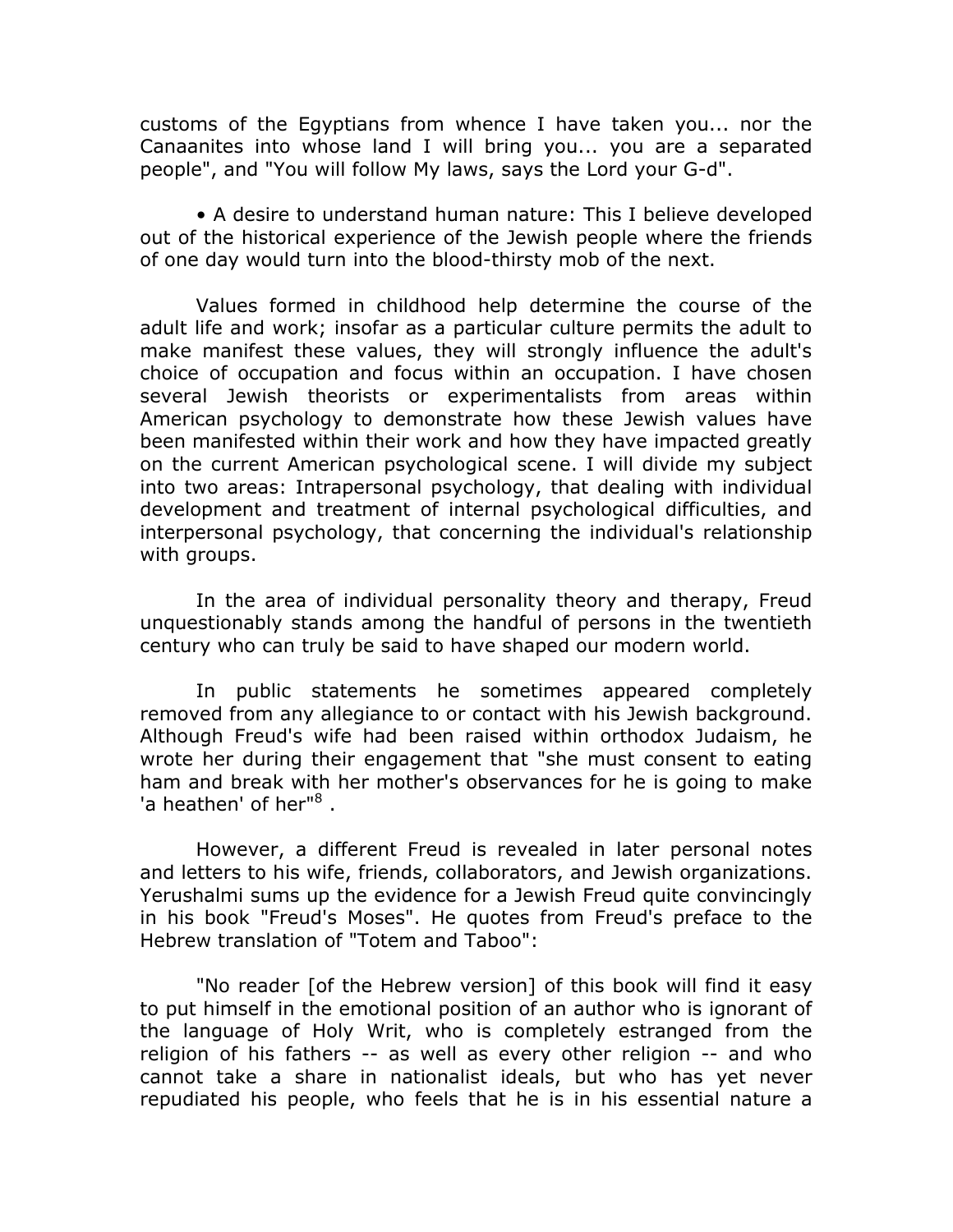Jew and who has no desire to alter that nature. If the question were put to him: 'Since you have abandoned all these common characteristics of your compatriots, what is left to you that is Jewish?" he would reply: "A very great deal, and probably its very essence." He could not now express that essence in words; but some day, no doubt, it will become accessible to the scientific mind." <sup>9</sup>

At the risk of being impudent, my answer to Freud's question of "What is left to you that is Jewish?" lies in the values I have discussed above, transmitted to him through his upbringing in a traditional household and manifested in his theories. Let us examine some of these influences.

Freud was one of the first modern thinkers to emphasize that women, as well as men, had sexual feelings and desires and that the frustration of these desires could lead to severe problems. How does this relate to Judaic values?

There are two female role models prominent in the New Testament: Mary, the virgin mother of Jesus, and Mary Magdalene, a prostitute who becomes sexually inactive following her exposure to his teachings. Both these figures are passive; they are acted upon, but neither plays an active role in the unfolding sequence of events in the New Testament, nor does either of these figures engage in or apparently desire any sexual behavior during the course of the narrative.

This early strain of denying females a prominent active role in shaping family or community affairs and in repressing or ignoring female sexuality was strongly reinforced by the eschatological beginnings of the early church, and to a certain extent is manifested in many Christian groups to the present time<sup>10</sup>.

Judaism, on the other hand, has a long tradition of openness to both the active input of women into family and sometimes community  $affairs<sup>11</sup>$  and to the recognition that women have sexual desires and needs every bit as powerful as that of men. For example, an influential episode in the Torah has Abraham, the first of the patriarchs, fathering two sons: Ishmael by his concubine Hagar, and Isaac by his wife Sarah. When Sarah sees Ishmael taunting<sup>12</sup> Isaac, she demands that Abraham send Hagar and Ishmael away. Abraham does not want to do this and asks G-d for advice -- G-d replies, "Listen to your wife Sarah..." and against his desire Abraham must do what Sarah has demanded. Certainly here Sarah is a moving force to accomplish what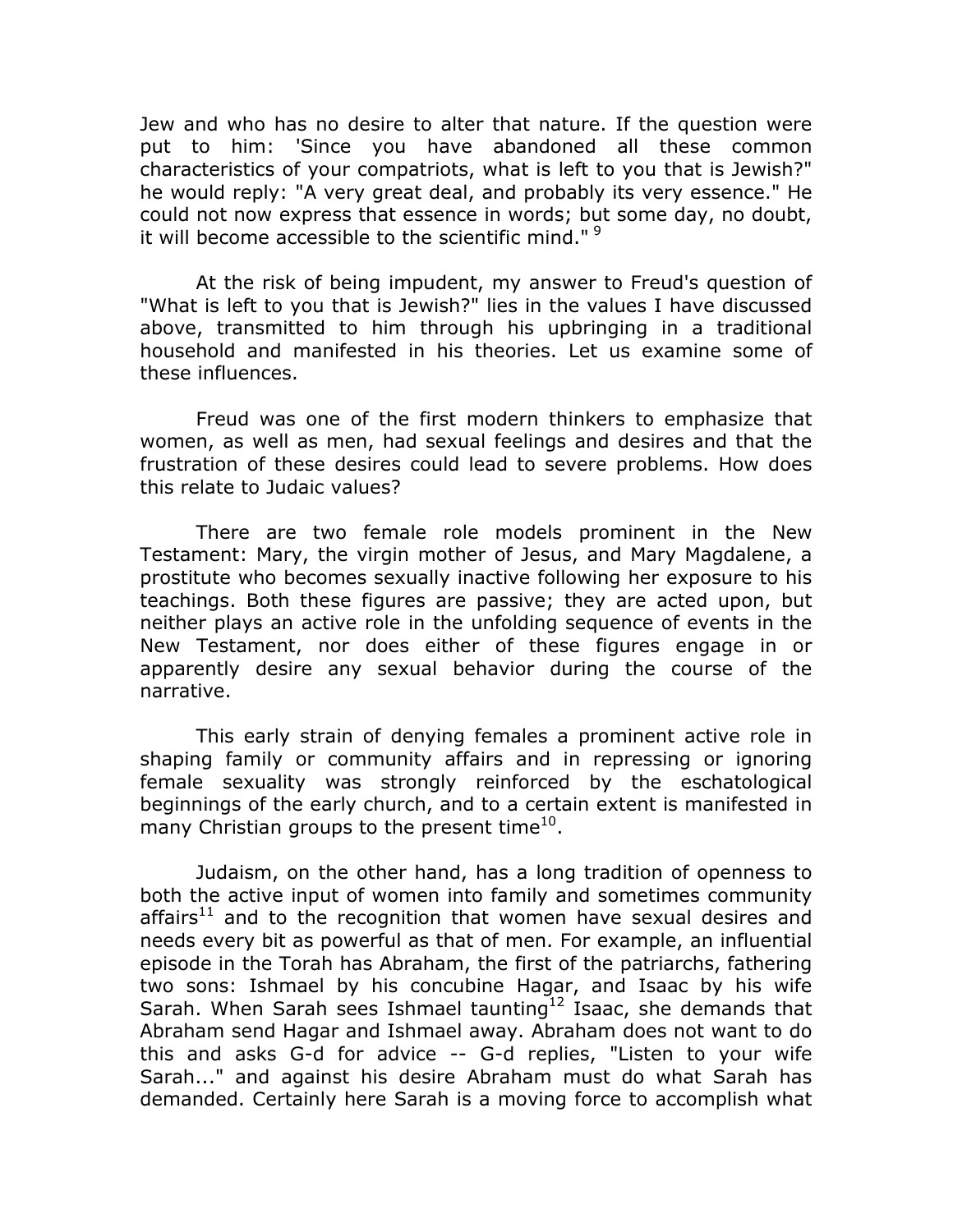she feels is correct. Incidentally, Hagar too appeals to G-d who then saves her and her child.

In terms of female sexuality, the Talmud records a rabbinical debate as to how often a married woman may demand sexual satisfaction from her husband, and concludes that a man who does hard physical labor must sexually satisfy his wife at a minimum of once a month if she wishes it, while a scholar whose physical labors are much less strenuous must satisfy her a minimum of once a week if she demands it<sup>13</sup>. Freud also felt that the libidinal desires are not evil, just powerful, while their harnessing in the form of neurosis yields the psychic motive power for civilization to exist<sup>14</sup>.

His background in traditional Jewish values<sup>15</sup> surely aided Freud to avoid much of the Christian Victorian attitude which glorified sexual abstinence and viewed sexual desires as powers to be suppressed. He was willing to look at women's dreams, wishes, and experiences with a more objective view than would otherwise have been possible<sup>16</sup>.

Freud's teachings, in turn, stimulated other Jewish psychologists to form their own intrapersonal theories: Adler, Rank, Reich, Abraham, Ferenci, and others of the first generation. Following the rise of Hitler, psychoanalytic theorists were forced to flee to England and to the United States, bringing with them these Freudian and neo-Freudian concepts and spreading them throughout American psychology. Psychoanalysis as a discipline of course has broadened to include people of many different religious and ethnic backgrounds, but it is fair to say that Jewish people have always found its outlook particularly congenial.

There were two "forces" in American psychology in the 1950's: Freudian psychoanalysis which we've discussed was one, and Behaviorism was the other. Behaviorism is an approach to human learning and motivation which maintains that the concepts of freedom, dignity, and free will are artifices we construct to account for our behavior, which is actually determined by our environment. B.F. Skinner, a major contributor to the development of behaviorism, wrote that knowing the past reinforcement history of an individual would theoretically allow us to precisely predict his current and future behavior<sup>17</sup>. Although in fact we can never know that history sufficiently to do this, this is a technical issue rather than a philosophical one, and in essence Skinner said that humans were nothing more than animals responding to environmental cues and reinforcements.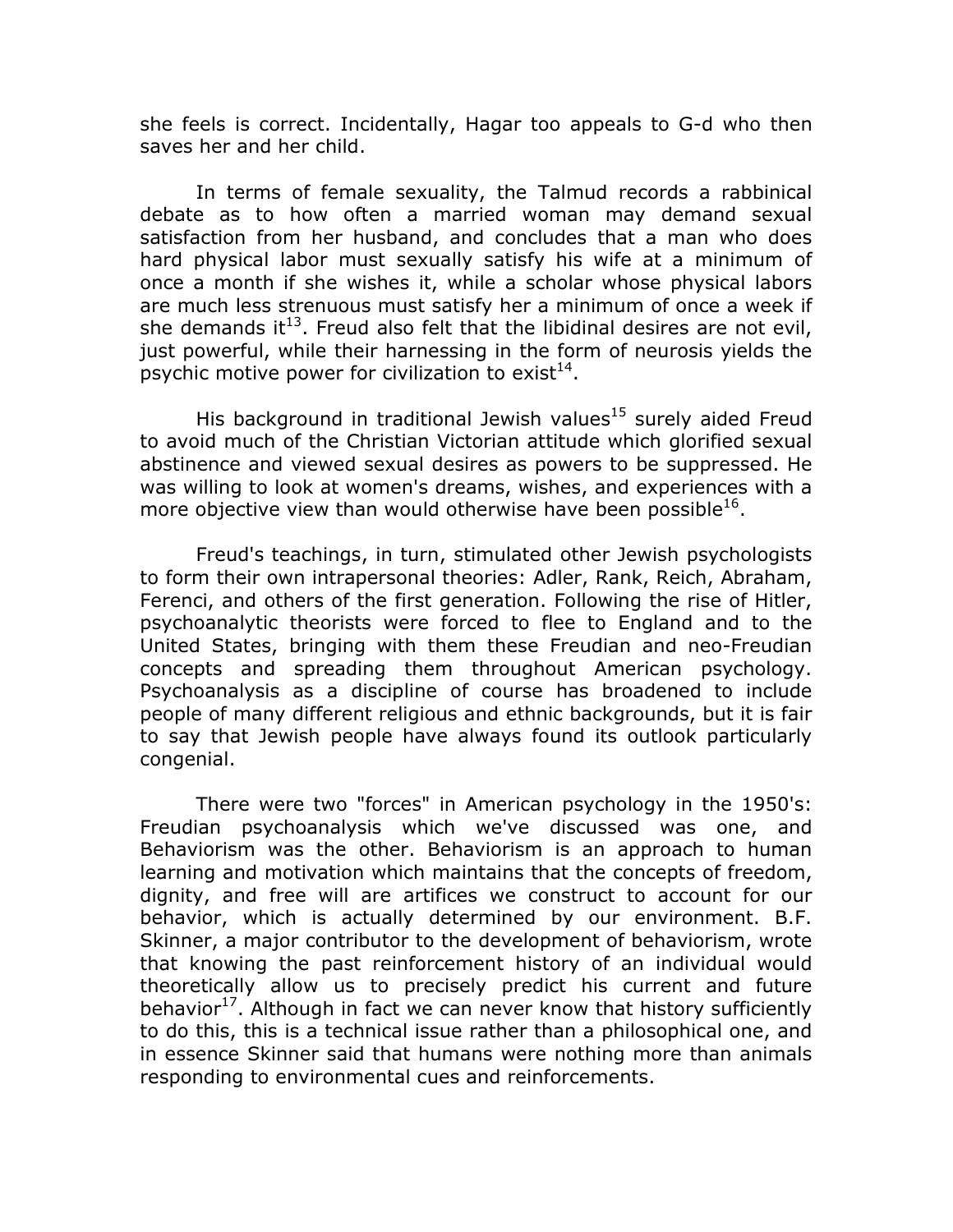Theorists with a psychoanalytic persuasion and those with behaviorist training shared a crucial similarity; both viewed man's behavior as determined by past events and viewed "free will" as an illusion.. A "third force" termed Humanistic Psychology emerged in the late 50's and early 60's to challenge this view with a different concept of man.

Abraham Maslow, one of the founding fathers of the Humanistic movement in psychology<sup>18</sup>, drew on deep roots in Jewish tradition. Maslow rejected the Freudian view that said that human behavior was determined by childhood traumas and interactions as well as the behaviorist concept that all of human behavior can be reduced to a mechanical prediction from a knowledge of the environmental forces acting on the person. Rather, he maintained, human behavior is motivated by two different kinds of needs: Deficiency Needs and Being Needs $^{19}$ .

"Deficiency Needs" are the motives that not unique with humankind. Physiological needs of hunger, thirst, sex, etc; safety/security needs to feel physically safe and psychologically secure, belongingness/love needs to be part of a group and be accepted and loved by someone, and esteem/self-esteem needs to be valued by others and by ourselves.

Maslow saw these are being in a hierarchy from the most powerful, primitive physiological needs to the least powerful ones of esteem; if these needs are not satisfied they drive individuals to action. However, these needs only function when their is a lack of something; the need for food only arises if we have not eaten, we only focus on things to ensure our safety when we feel or have felt threatened, and so on. Maslow wrote that we share these deficiency needs in common with at least some of the animals.

However, he wrote, we also have "Being Needs" which arise solely from our humanness and are not shared by other organisms. These Being Needs include such things as the need to experience beauty, justice, truth, freedom, and dignity: needs that are not satisfied by contact with the need-object as are Deficiency needs but on the contrary grow stronger through the encounter<sup>20</sup>. Once exposed to beauty, for example, we seek it out further; the person who has experienced freedom is not satisfied with slavery thereafter unless his deficiency needs become totally unsatisfied. Being Needs are the most human of the drives but the weakest.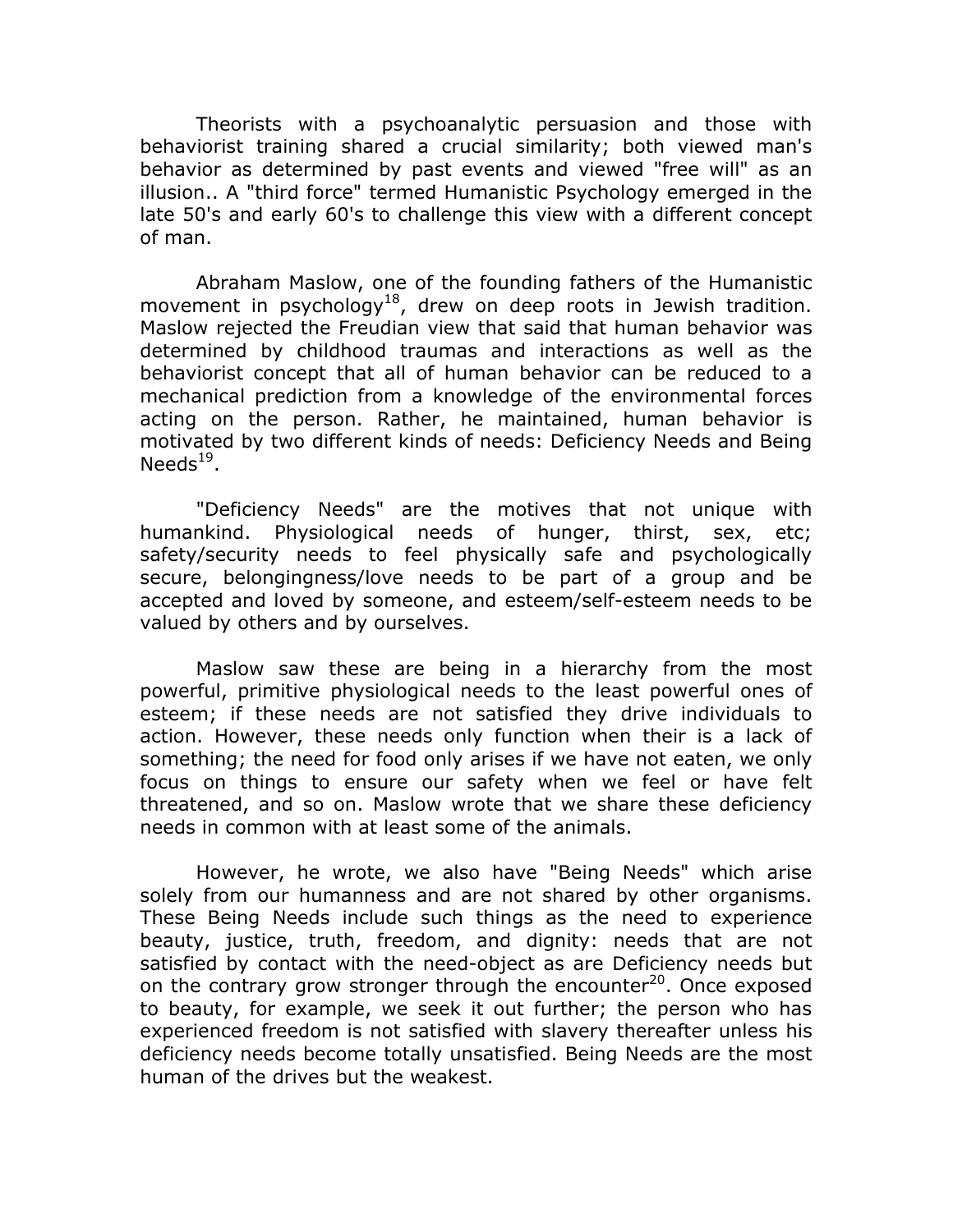Maslow's Jewish upbringing is reflected in this world view. Judaism has always emphasized that humans are unique: "He who saves one life saves an entire world"<sup>20</sup>, the rabbis wrote, since human life is filled with potential, and "He who kills a slave must be put to death", since a slave's life is worth as much as any other persons. Further, dignity itself is an important need according to the Rabbis; they went so far as to say that a person who shames someone is in essence killing them! Judaism emphasizes that man is not just a smarter animal, but as the liturgy says, "A being that is little lower than the angels."

The Talmud also mentions that a person who he is doing a commandment and passes a beautiful tree should stop and contemplate the beauty before continuing with the commandment since beauty comes from G-d and should be appreciated<sup>21</sup>. Christianity has often held as an ideal the removal of the individual from the world of temptation: the monastic life devoted to contemplation of G-d is one still considered a most holy vocation. Judaism has emphasized active involvement with the world rather than withdrawal from it and that truth, beauty, and the other needs mentioned by Maslow are aspects of life to be sought after and enjoyed.

Victor Frankl, one of the great contributors to Existential Psychology<sup>22</sup>, developed his theories through his suffering in Theresienstat. There he saw that some people could endure the hunger, cold, disease, torture, and daily threat of death at the hands of the Nazis and yet remain mentally intact, while others gave up -- a spark was extinguished under these terrible conditions and they became "totenmenschen" -- a slang term used in the camps for those who had experienced a pivotal psychological shift into despair; from that point on they were considered "walking dead", since they soon lay down and perished.

Frankl evolved the theory that the difference between totenmenschen and survivors was that the survivors had a will to live, took responsibility for their actions even in the death camps, and rather than denying suffering sought to invest that suffering and life itself with meaning. The refusal to do these things, he wrote, led to totenmenschen in the camps, and to deep neuroses for those living in more everyday situations. Frankl himself acknowledged his close relationship and debt to Dr. Leo Baeck<sup>23</sup>, a Jewish philosopher and theologian. They had been inmates in the same camp during the war, and after liberation were colleagues who had many discussions that helped Frankl formulate the philosophy that it is up to humans to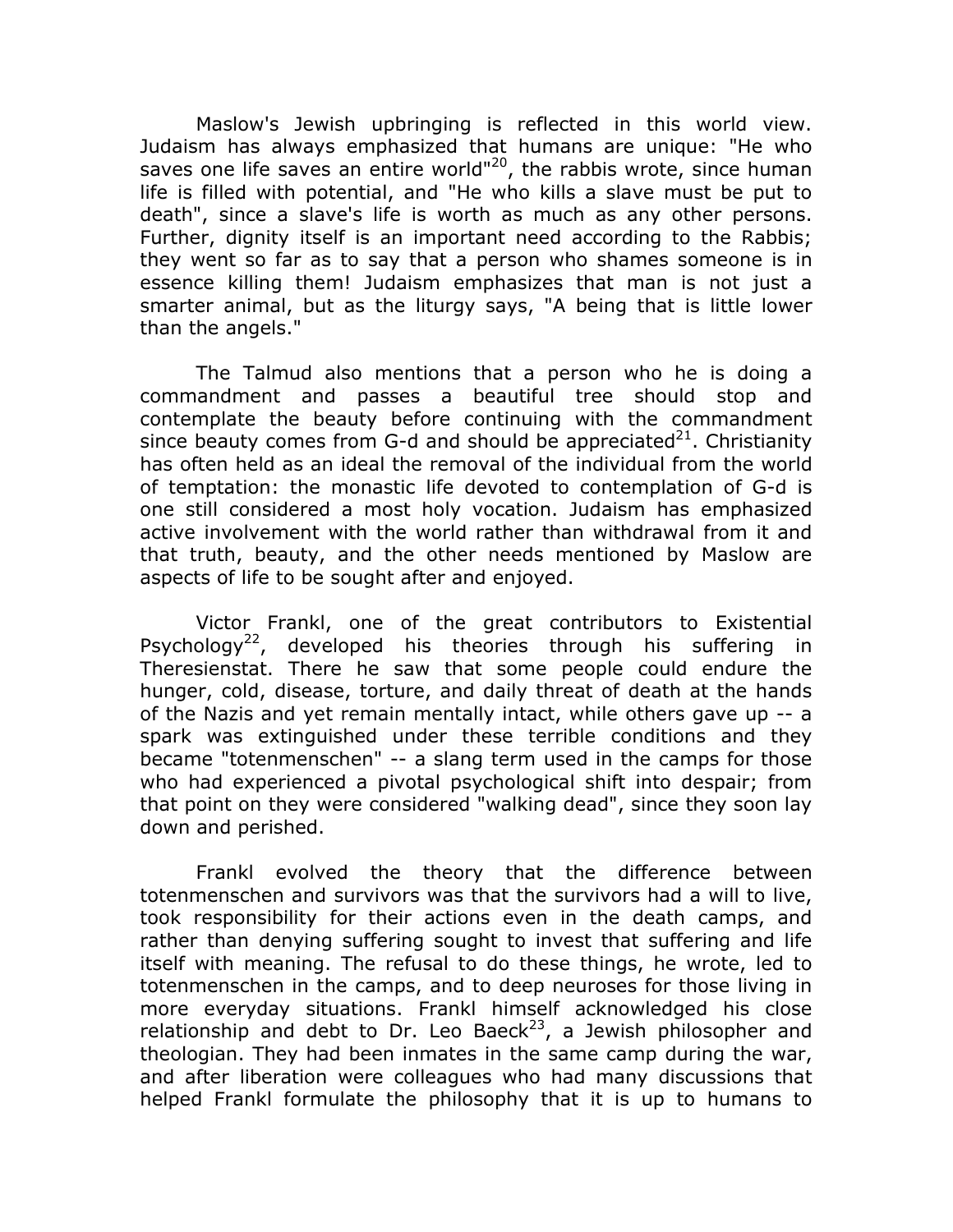infuse meaning into the "tragic triad of existence -- death, quilt, and suffering".

Frankl's work is reflective of the fact that there is no figure in Judaism to whom suffering can be passed as there is in Christianity. In the book of Job, Jews are taught that sometimes suffering may not be explained as due to their own actions; sometimes indeed "bad things happen to good people" as the title of a recent book by rabbi Kushner<sup>24</sup> goes. It is not to Jews to wonder why we have been chosen to suffer, but neither are we obliged to bow our head as do the adherents of Islam and say "Inshallah"; instead, we are expected to make every effort to alleviate the situation by active intervention, as Frankl indicates. The late Chief Rabbi Hertz of England commented on the Torah passage on the Exodus from Egypt -- the Israelites, pursued by the Egyptians had come to the Sea of Reeds with the water in front of them and the Egyptians in back. The Torah says that Moses started to pray and G-d responds, "Wherefore criest thou unto Me? Speak unto the children of Israel, that they go forward<sup>25</sup>." Hertz wrote, "That moment of anguish called not for prayer but for action"<sup>26</sup>. The Jewish view is that man must not passively wait for salvation, but must act and take responsibility for the actions.

Another noted psychologist and survivor of the death camps was Erich Fromm whose book "Escape from Freedom"<sup>27</sup> points out that often men flee from freedom rather than having to make choices, since making choices implies doing something and bearing responsibility for it. Jews are taught that they are responsible for the state of the world and what occurs in it and that they are not permitted to say "We did not know", or "It was not my responsibility". On the High Holidays when Jews pray for forgiveness from sins, all the prayers are in the plural: "For the sin which WE have committed of..." rather than in the singular, since as the Rabbis tell us we are responsible not only for our own faults but for seeing that others are not brought to sin<sup>28</sup>.

Let us now turn our attention to a second major area in which Judaism has influenced the thrust of American psychology -- the field of Social Psychology, which deals with interpersonal rather than intrapersonal issues.

Kurt Lewin was perhaps the most self-aware of the psychologists who focused on the relationship of minority groups to the majority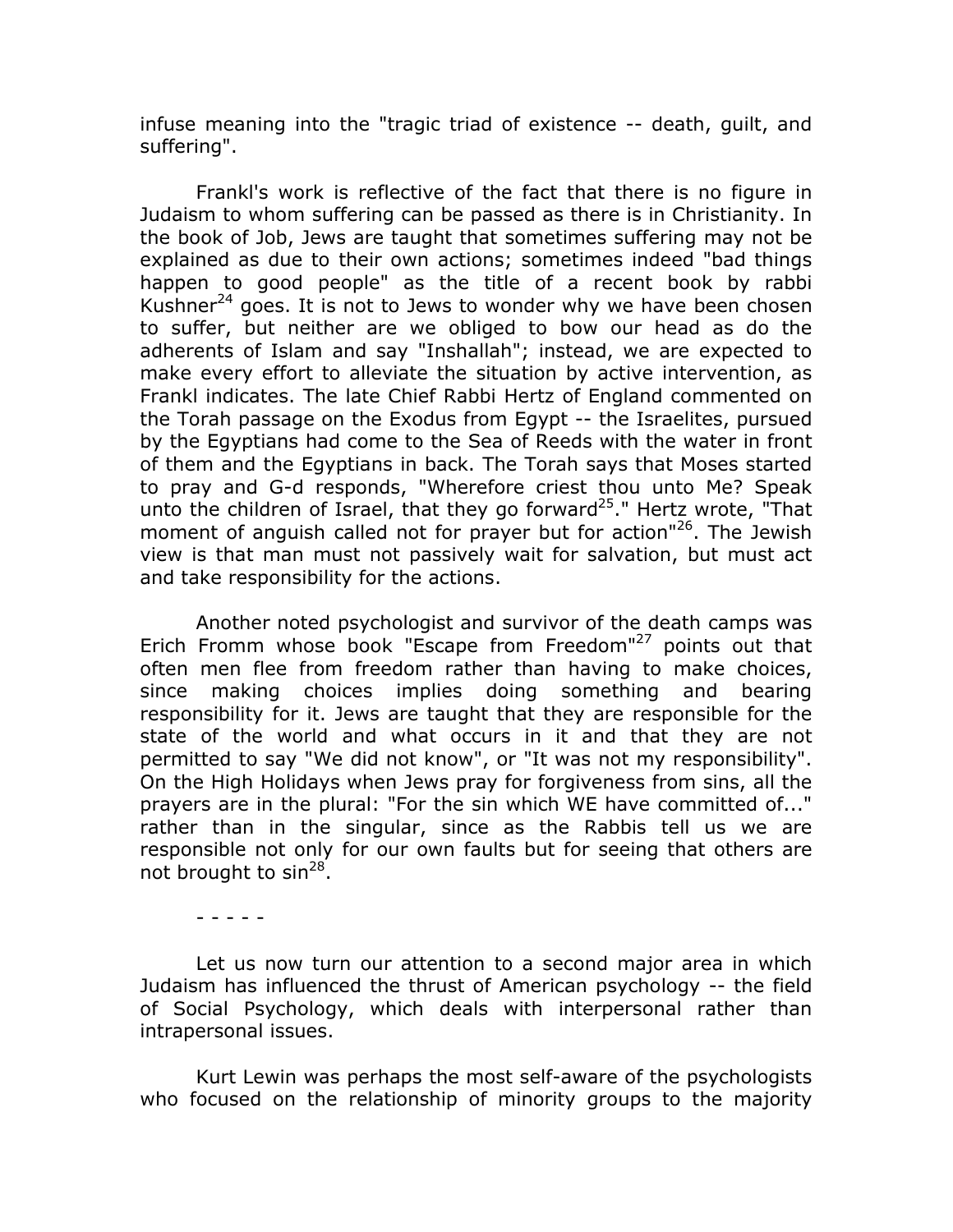culture<sup>29</sup>. In an article published after his death, his daughter Miriam noted that although he started life as a general psychologist rather than a social psychologist,

"Later in his professional life he became more interested in groups and in social action. This interest was stimulated by his own experiences with anti-Jewish prejudice, with emigration and with two cultures, the German and the American. These experiences made him think about the position of the Jewish community in a non-Jewish world. They led him to ask, 'What does it really mean to belong to a social group? 30III

Six major principles which he applied to the situation of the Jew within majority cultures are discussed in Miriam's article, and reflect these experiences: Group membership as the ground for an individual's actions; the psychological characteristics and permeability of the boundary of the group; the individual's space of free movement within his total life space; self- hatred among lower-status group members; interdependence as a defining characteristic of group membership; and time perspective and its effect on identity and morale.

Although Kurt Lewin died before the founding of the state of Israel, his concepts were tested by the establishment of the state and the re- configuration of Judaism to the emergence of a central physical land once again in its history. His theories have been greatly supported in this situation, as many of the "defining characteristics" of Jews in Europe have quickly disappeared within the state of Israel. His principles, of course, apply not just to Jews in a non-Jewish world but to blacks within white America, Serbians in Croatia, and minority ethnic groups in other countries throughout the world.

Another of the social psychologists whose involvement with groups stemmed from his Jewish background is Solomon Asch<sup>31</sup> who began his formal investigation in the area of "conformity" by studying the effects of group pressures on individual physical and social judgments. In his most famous experiment, he demonstrated that individuals when confronted with unanimous majorities often will at least publicly conform, even though privately they realize that the majority response is incorrect. Often the presence of even one dissenter will encourage the secret doubter to state his true convictions. In the Ethics of the Fathers, the rabbis state that "In the place where there are no men, be thou a man<sup>32</sup>"; stand up for what you believe even if you are the only one.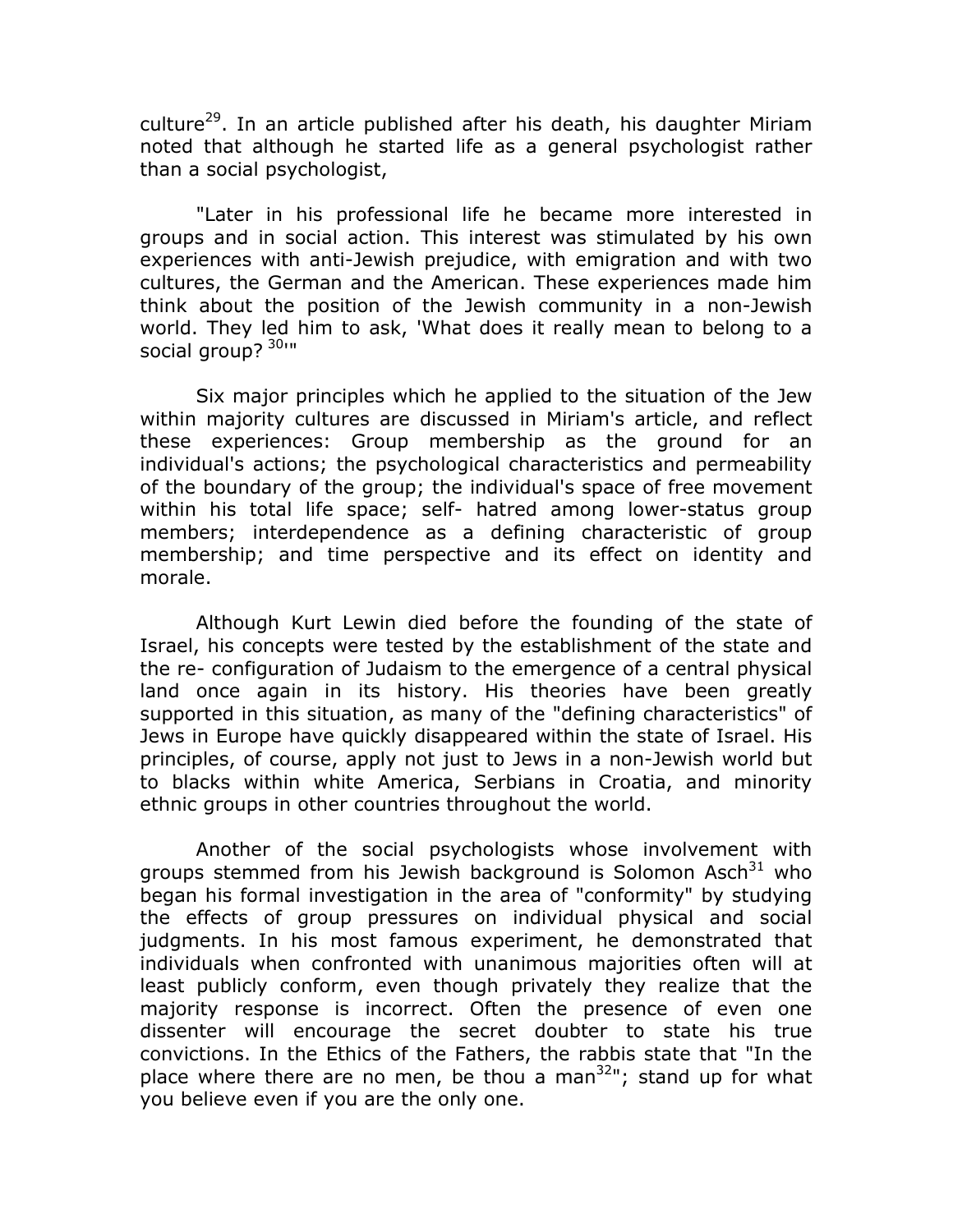Asch's work on conformity was continued and expanded by Stanley Milgrim<sup>33</sup> in his studies of destructive obedience. This work focuses upon the mechanisms and reasons why an individual either conforms to or defies immoral authority. In his classic experiment an experimenter orders the subject to give increasingly painful shocks to an innocent person. To the surprise of almost everyone, many of the subjects did do this even though they were under no direct threat of punishment for their failure to obey, and some could and did refuse to cooperate and thus defied the immoral orders.

Milgrim specifically mentions that his research was generated by questions as to what motivated quards at Nazi death camps to be willing to participate in gassing to death innocent victims, but he extended it to more general concerns after he found that even Americans with their background of individual rights would conform to a great degree once they were in a powerful social situation. How to encourage people to resist immoral orders from legitimate authority was a major focus of his research, traced to the Jewish historical experience.

Another major thrust of Jewish concern since the Enlightenment has been how a minority group can insulate itself from the destructive influences of a majority culture and yet partake of its advantages. Does one follow Heinrich Heine and state that if baptism is the payment for entry into the world of society than he will be baptized? Is isolation from the outside world in a self-proclaimed ghetto the solution? Is there some intellectually and morally valid way to maintain one's identity and yet interact with the world outside one's group?

These questions have been of great concern in American social psychology. A novel recently authored by Herman Wouk is entitled "Inside/Outside"<sup>34</sup>, a thinly veiled autobiography of the Jewish author who is a lawyer and was a speechwriter for President Nixon. The title reflects the author's view of himself and his Judaism -- that of the American Jew as a person necessarily sharing two cultures at the same time, the Jewish one with its values, priorities, and outlook on the world ("Inside"), and the general American culture in which he lives with its own set of values ("Outside").

An educated Jewish person -- not a "Jew with education" but one raised with some knowledge of and involvement in a Jewish culture -often views the society in which he's resides as from a distance, at times larger and at other times smaller, but removed just enough so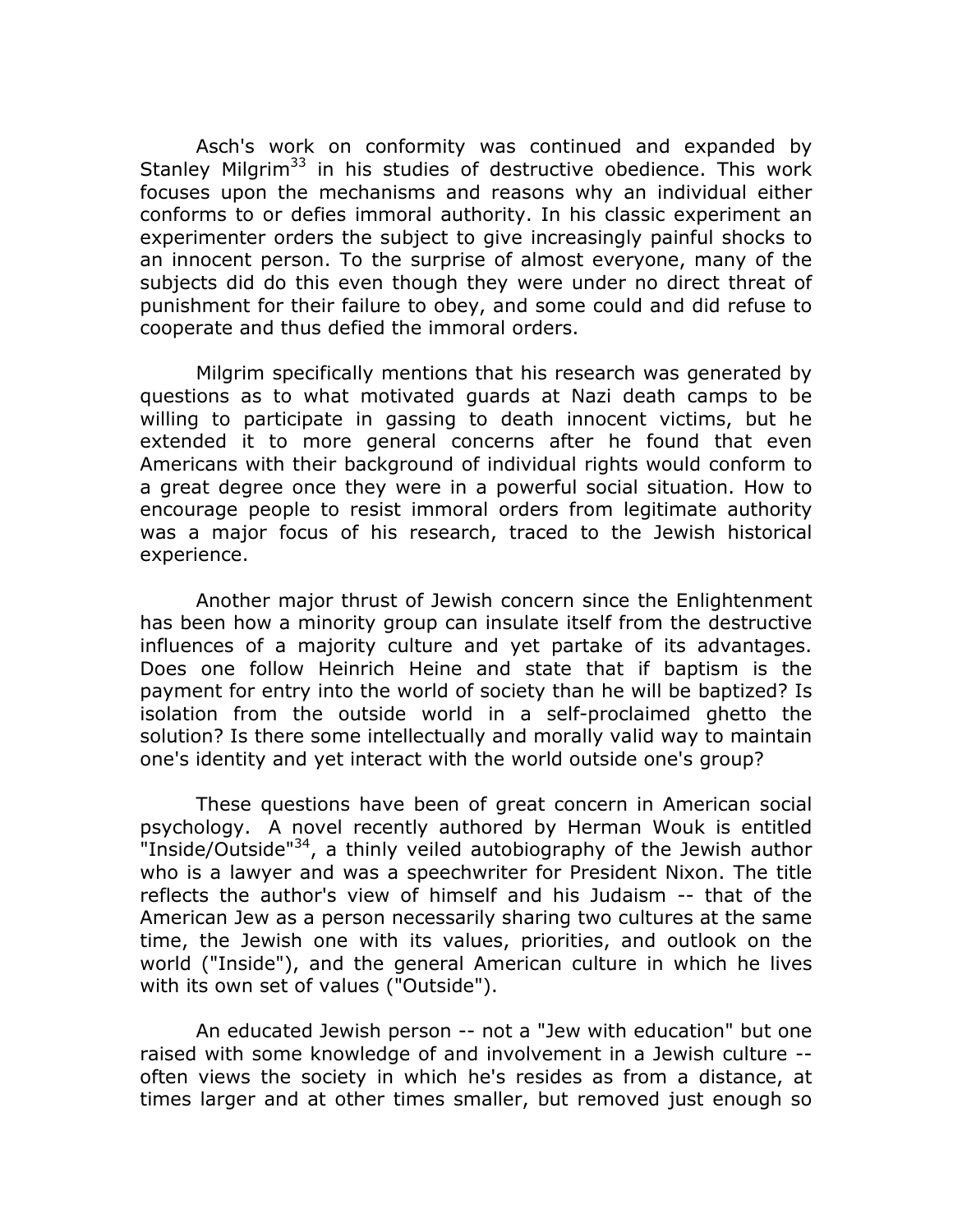that things that are accepted by the average member of the majority culture are subject to challenge and doubt. The "manliness" of fighting or becoming totally drunk, for example, or the pleasure in shooting birds for sport, or in joining with a mob to lose one's individuality in a mindless collective, are things Jewish tradition and values find a bit queer and hard to grasp. Judaism emphasizes moderation but not prohibition in drinking, respect but not awe for living things that share our world, and thought over quick leaps to judgment.

This space between the two cultural systems is an advantage for the social psychologist, since it is necessary to become aware of the culture in which he is immersed to wonder and hypothesize about the behaviors he observes.

When I was first dating my future wife I was a Jew only by birth, while she was a Rabbi's daughter. One day I said to my future fatherin-law, Rabbi Auerbach: "All the ten plagues delivered to the Egyptians can be explained naturalistically. If a volcano exploded on a Mediterranean island a few weeks before the events described, the volcanic ash would turn the Nile red as blood, which would cause the frogs to leave the Nile and cover the land; their decaying bodies would bring flies, the flies vermin, and so on. We don't need to see miracles to explain these things happening."

I waited to be denounced for attacking a story at the center of Judaism: G-d's miraculous rescue of the Jews from Egyptian bondage.

Instead he said, "Yes, Maimonides (a famous twelfth century Jewish commentator on the Bible) discusses that very point. He concludes that one doesn't have to believe that the plagues violated natural events; it is miracle enough that the events occurred just when the Jews were on the last stages of total assimilation and destruction, and that Moses could use them to convince Pharaoh to let the Jews leave." Judaism emphasizes intellectual challenge rather than dogma; everything can be challenged, everything can be discussed, no topics are "off- limits" if one is really intent on finding answers rather than just being obstructionist.

This flexibility allows Judaism to challenge long-held social myths: blacks are inherently inferior for example, or aggression is inborn and cannot be deterred, or altruistic behavior is only a learned action and a sign of weakness. There are two aspects to this willingness to challenge long-held beliefs: a political one, with Jews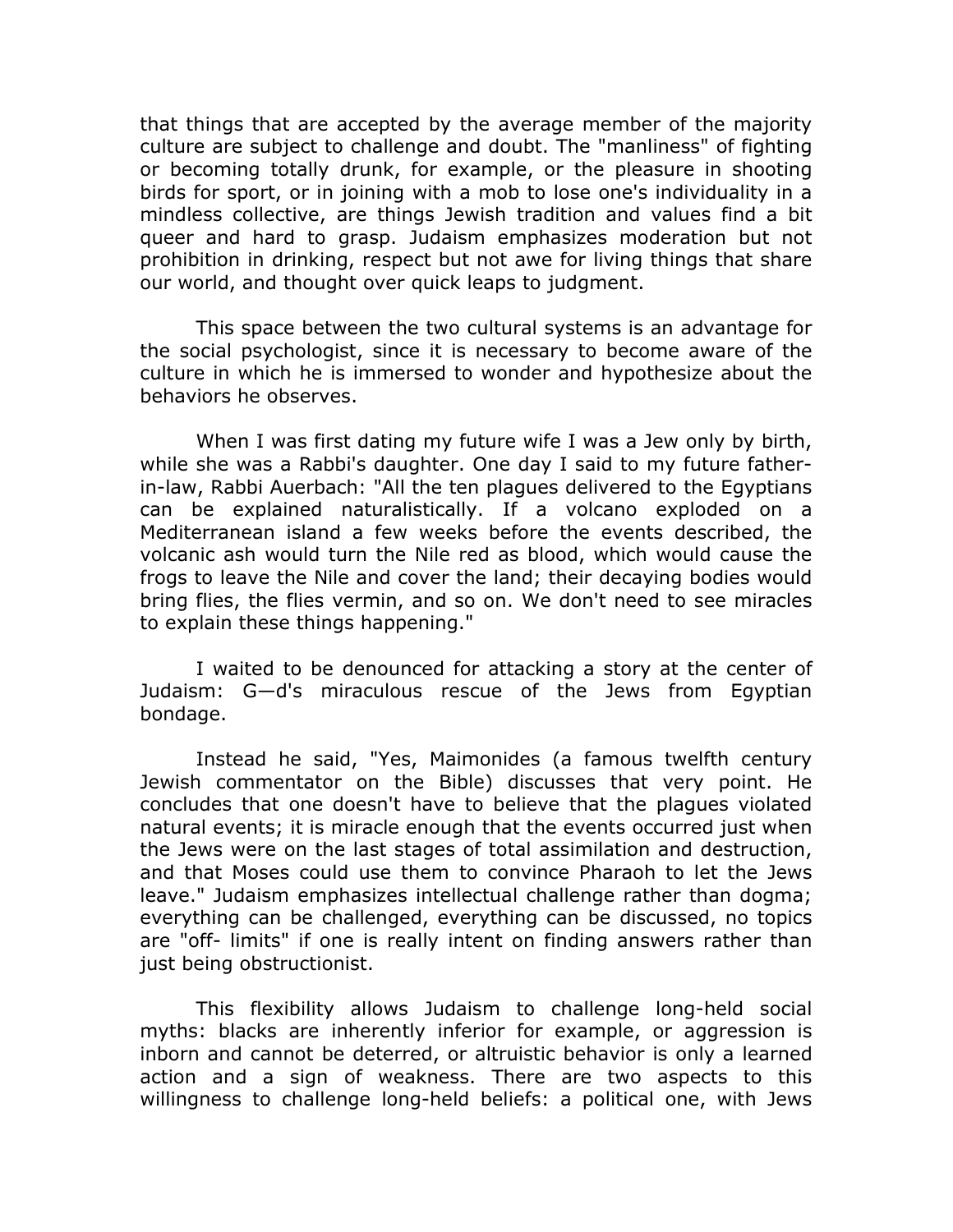often in the forefront of those advocating more openness and less prejudice in the cultures in which they have lived, and a psychological one, with Jews trying to learn why prejudice is maintained over generations and how it is transmitted to innocent children. Rabbi Abraham Twerski guotes Rabbi Simcha Zissel as saying, "Man shares many appetites with animals and like animals, he seeks to gratify them. But man should also have a hunger for knowledge, which distinguishes him from animals. If man fails to pursue acquisition of knowledge, he is very much like an animal<sup>35</sup>."

I have talked about American psychology as though the only relevant impact of Judaism has been in the academic sphere, but there are non-academic ways in which Judaism has influenced American psychology, too. Since much has already been written of the influence of American Jewish comedians like Mort Sahl, Woody Allen, and Jerry Lewis, I won't elaborate on that aspect of popular culture today. I would like to mention though the influence of Jewish thought on the current mix of religion and psychotherapy.

I am indebted to Dr. Andrew Heinze for forwarding to me two of his articles published on this topic<sup>36,37</sup>. In these articles, he points out that the trend in post-war America toward viewing the individual's spiritual meaning and growth as necessarily combining both religion and psychology originated with Rabbi Joshua Loth Liebman's book Peace of Mind<sup>38</sup>. Published in 1946, this book became a best-seller in America with over 2 million copies being purchased, and predated those later Christian authors in a similar vein such as Bishop Fulton Sheen, Dr. Norman Vincent Peale, and Billy Graham.

As Dr. Heinze writes, "Liebman upheld the tendency in Jewish tradition to focus on the earthly import of salvation, stressing the urgency of improving the lot of both the individual and the collectivity. From a purely literary vantage point, Peace of Mind pulled off the neat trick of introducing many insights from classical and modern Jewish thinkers in conjunction with wisdom from both Christian and 'worldly' philosophers. This cosmopolitanism no doubt appealed to a diverse audience steeped primarily in Christianity, while reinforcing the candidly Jewish themes of every chapter"  $39$  (p.15).

A similar impact was made more recently in 1981 by Rabbi Harold Kushner whose previously mentioned book When Bad Things Happen to Good People also reached the America best-seller lists.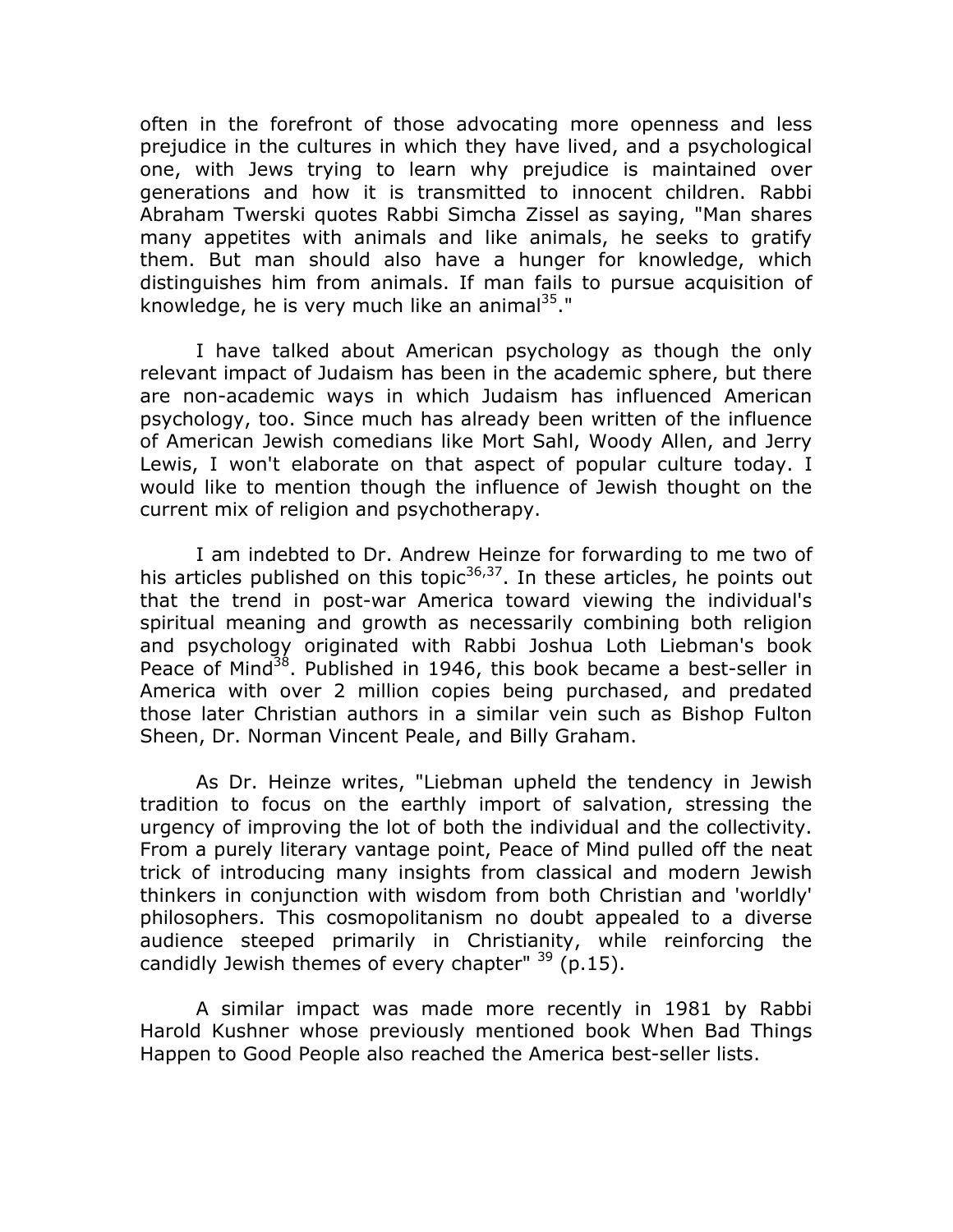Clearly, those I've presented tonight are only the tip of the iceberg. Brief further examples of the impact of Judaism and Jewish experiences in psychology might include such authors as Krystal<sup>40</sup>, whose work with "survivor quilt", the psychological impact of surviving the death camps on the personalities of the victims and their families, was extended by Kuch and Cox41 to the question of how survivors of all sorts of disasters could best be helped through the traumatic events, and Kohlberg, whose theoretical and experimental research on the child's development of moral reasoning and morality has modified and extended Piaget's original formulations, but time runs out.

In conclusion, I by no means intend to imply that only Judaism embodies the values that I have indicated; people of many different religions could and have influenced psychological theory, counseling, and social research in many positive directions. I have rather endeavored to show how society and science have been enriched by the Jewish presence in the intellectual ferment that marks American psychology and which has been extended throughout the intellectual world.

The key challenges that Judaism has faced have led Jewish thinkers to carve distinct paths in the world of psychology, both in approach and in questions posed. I believe that the efforts to answer these questions has contributed greatly to world knowledge and, perhaps more importantly, to world peace and the betterment of all people.

#### **REFERENCES**

- 1. Toynbee, Arnold. History of Civilization.
- 2. Steinberg, Milton. Basic Judaism.

3. Deutscher, Isaac (1968). The Non-Jewish Jew and Other Essays. Hill and Wang, a division of Farrar, Straus and Giroux, New York.

4. Dershowitz, Alan M. (1997). The Vanishing American Jew: In Search of Jewish identity for the Next Century. Little, Brown & Company.

5. Baron, and Byrne. 1997. Social Psychology. Allyn and Bacon Publishers.

6. Tanney, Roger. Protestantism and the Rise of Capitalism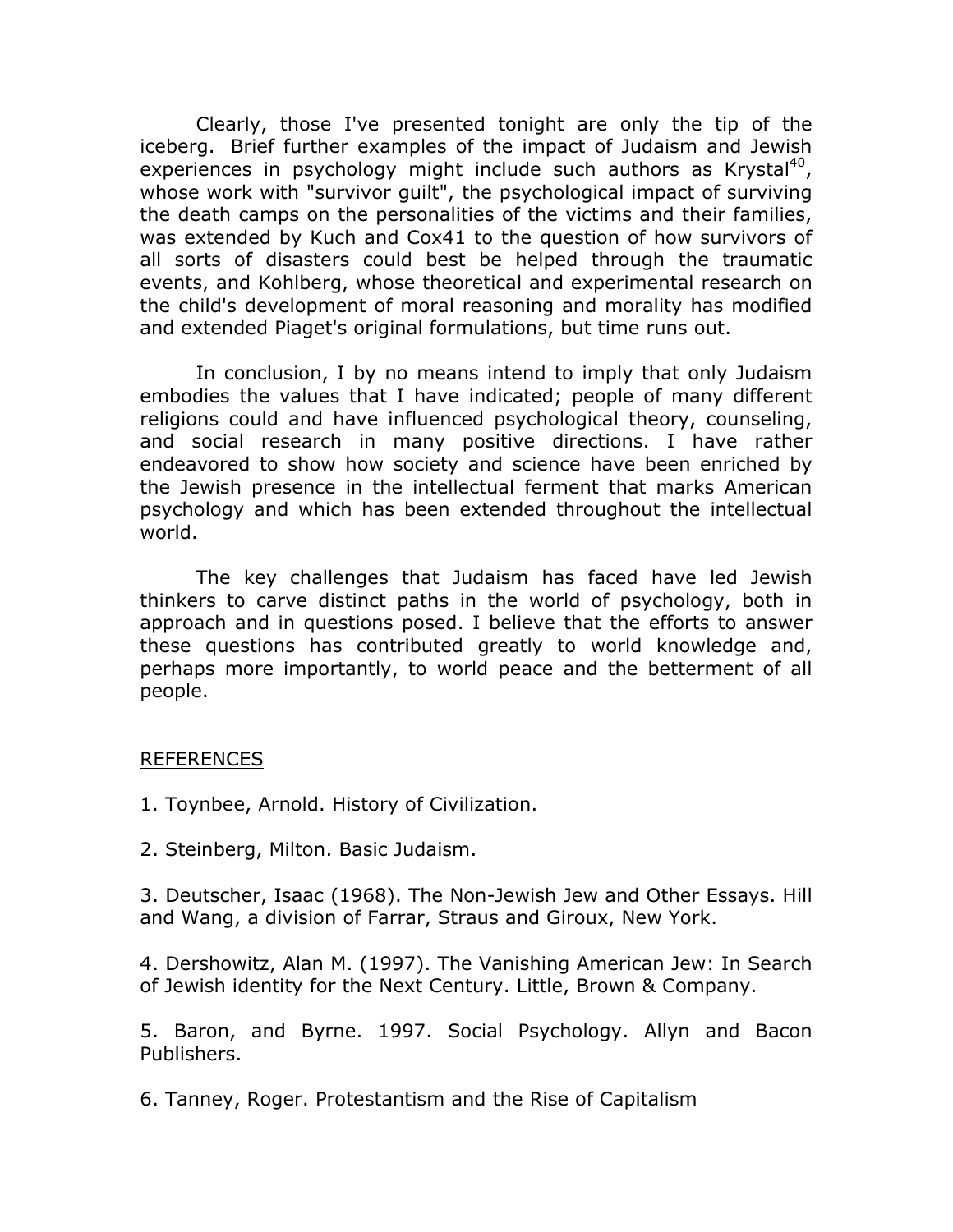7. Erikson, Eric. Childhood and Society.

8. Yerushalmi, p.11

9. Quoted in Yerushalmi, p. 14. From "Freud, (1934[1930]). p. xv. First published in German in 1934 and in Hebrew not until 1939, when the Hebrew translation of Totem and Taboo finally appeared."

10. E.g., nuns are always under the direction of males higher in the hierarchy, and both nuns and priests are expected to remain celibate throughout life.

11. E.g., Esther as the heroine of the Purim megillah; Sarah is supported by G-d in her desire to exile Hagar and her son Ishmael over the opposition of Abraham; the prophetess Deborah who is given credit for the victory over Sisera because she stimulated the tribes to rebellion rather than the male tribal leader.

12. There is some dispute about the exact meaning of the Hebrew word "Mitzchakak" used at that point; most interpreters feel that it reflects Ishmael's making fun of" Isaac, or "taunting" him by saying he would inherit Abraham's blessing since he was the older child. Others say that Ishmael was showing cruelty by firing arrows at bystanders and Sarah didn't wish her son to learn cruel ways.

13. Talmud

14. Freud, Civilization and Its Discontents.

15. Yerushalmi, Yosef Hayim. 1991. Freud's Moses. Yale University Press. This book offers an excellent summary of many direct and indirect pieces of evidence that Freud, despite public statements, had studied traditional Jewish texts, knew Hebrew well enough that he could make word-play with the language, and was intimately acquainted with the general Jewish background information that any knowledgeable Jewish person of the time would share.

16. Judaism's view of the Biblical story of Adam and Eve differs considerably from the view held by normative Christianity. Christianity in general sees the new-born soul as contaminated by "Eve's sin" in the Garden of Eden, and this view places quilt on women for all time. Similarly, from the fact that man was created before women Christianity drew the conclusion that women were inferior to men and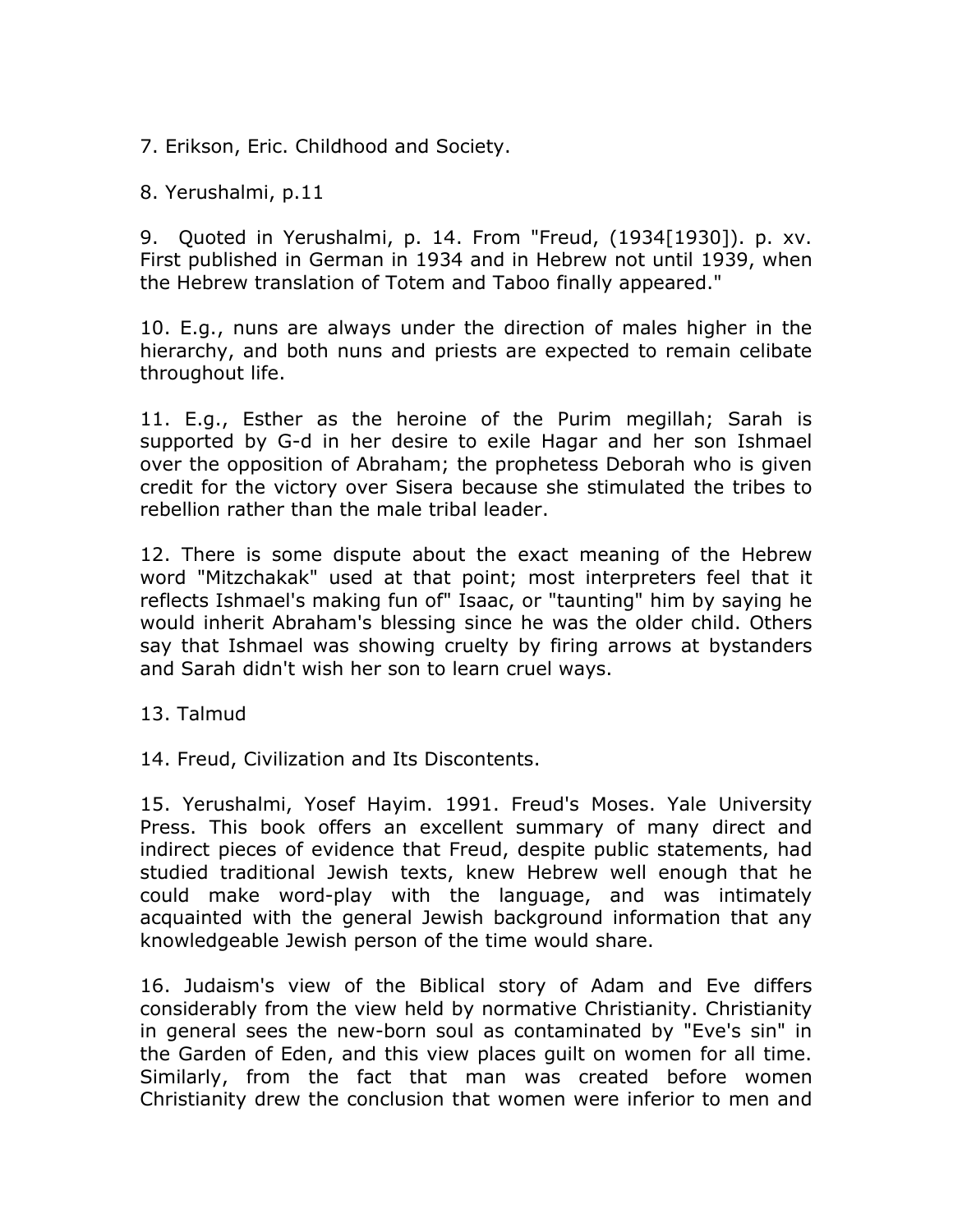meant by G-d to be subservient to them. Judaism views children as being born free from sin, and views not the woman but the snake as the quilty agent in the Eden episode. After all, in the Torah G—d curses only the snake; it also sees woman as being the "helpmate" of man (e.g., woman was not taken from man's foot that she be beneath him, nor from his head that she be above him, but from his side so that she be beside and equal to him). Women in the Jewish view therefore are not specially cursed nor are they expected to be quiet and subservient to men, but rather to be equal partners and to have an equal voice with man. Jacob feels it is important to ask his two wives for their consent before leaving their father's house; Tamar seeing that Judah refuses his youngest son to her as a husband actively disquises herself and seduces Judah to secure the child she wishes who is the ancestor of King David.

17. Skinner, B.F. (1967) Beyond Freedom and Dignity.

18. Maslow, Abraham. (1971) Religions, Values and Peak-Experiences. New York: Viking Press

19. Maslow, Abraham H., 1968. Toward a Psychology of Being. New York: Van Nostrand Reinhold.

20. Maslow, Abraham H., 1987. Motivation and Personality 3rd ed. New York: Harper & Row.

21. Talmud, Mishna Sanhedrin 4:5

22. Frankl, Viktor. Logotherapy.

23. Grossman, N. 1969. Religion and the doctor of the soul. Jewish Spectator, Jan, 3 (4), 8-12.

24. Kushner, Harold. Why Bad Things Happen to Good People.

25. Exodus XIV, 15.

26. Hertz, Chumash. p. 268.

27. Fromm, Erich. Flight from Freedom.

28. Jewish Rosh Hashanah Prayerbook.